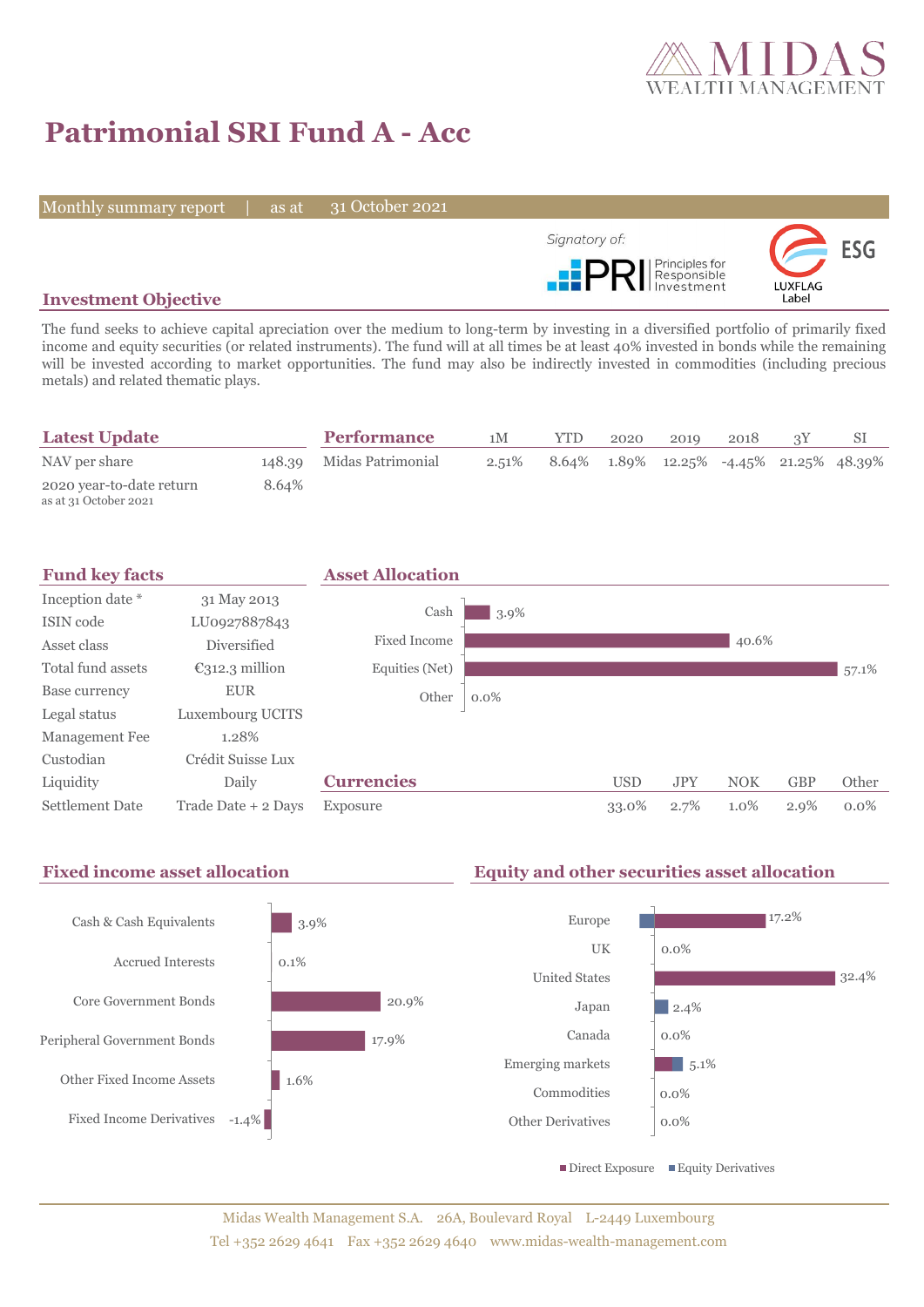

# **Patrimonial SRI Fund A - Acc**

Monthly summary report | as at

31 October 2021

| Top 10 fixed income holdings          | Rating       | Weight  | <b>Fixed income rating breakdown</b> |         |  |
|---------------------------------------|--------------|---------|--------------------------------------|---------|--|
| HELLENIC REPUBLI : GGB 4 3/8 08/01/22 | $BB-$        | 3.7%    |                                      |         |  |
| BTPS: BTPS $1.07/15/22$               | BBB-         | 3.4%    | AAA                                  | 28.8%   |  |
| BUNDESSCHATZANW: BKO o 03/11/22       | AAA          | 3.4%    | AA                                   | 18.3%   |  |
| BTPS: BTPS 0.35 02/01/25              | BBB-         | $2.9\%$ | Α                                    | 8.6%    |  |
| BUNDESSCHATZANW: BKO o 06/16/23       | AAA          | 2.6%    | <b>BBB</b>                           | 33.2%   |  |
| SPANISH GOV'T: SPGB o 01/31/26        | $BBB+$       | $2.3\%$ | <b>BB</b>                            | 11.1%   |  |
| IRISH GOVT: IRISH 1 05/15/26          | $\mathbf{A}$ | 1.9%    | $\, {\bf B}$                         | $0.0\%$ |  |
| SPANISH GOV'T: SPGB 0.4 04/30/22      | $BBB+$       | 1.8%    | <b>CCC</b>                           | $0.0\%$ |  |
| FRANCE O.A.T.: FRTR 0 02/25/22        | AA           | 1.8%    | <b>NR</b>                            |         |  |
| REP OF POLAND: POLAND 0 02/10/25      | $A-$         | 1.6%    |                                      | $0.0\%$ |  |

| Top 10 equity holdings  | Sector                        | Weight  |
|-------------------------|-------------------------------|---------|
| MICROSOFT CORP          | <b>Information Technology</b> | 3.1%    |
| <b>BROADCOM INC</b>     | <b>Information Technology</b> | $3.0\%$ |
| AMAZON.COM INC          | <b>Consumer Discretionary</b> | 2.5%    |
| UNITEDHEALTH GROUP INC  | Health Care                   | $2.2\%$ |
| IQVIA HOLDINGS INC      | Health Care                   | 2.1%    |
| <b>ASML HOLDING NV</b>  | <b>Information Technology</b> | $2.0\%$ |
| <b>APPLE INC</b>        | <b>Information Technology</b> | 2.0%    |
| NIKE INC                | <b>Consumer Discretionary</b> | $2.0\%$ |
| JPMORGAN CHASE & CO     | Financials                    | $2.0\%$ |
| SIEMENS HEALTHINEERS AG | Health Care                   | 1.8%    |

## **Equity sector breakdown**





## **Thematics breakdown Top 5 funds and other holdings**

| iShares STOXX Europe 600 Oil & Gas ETF | 1.7%    |
|----------------------------------------|---------|
| iShares EURO STOXX Banks 30-15 ETF     | 1.4%    |
| Allianz China A-Shares                 | $1.0\%$ |
| iShares S&P 500 Financials Sector ETF  | 1.0%    |
| Amundi MSCI Emerging Markets ETF       | $1.0\%$ |